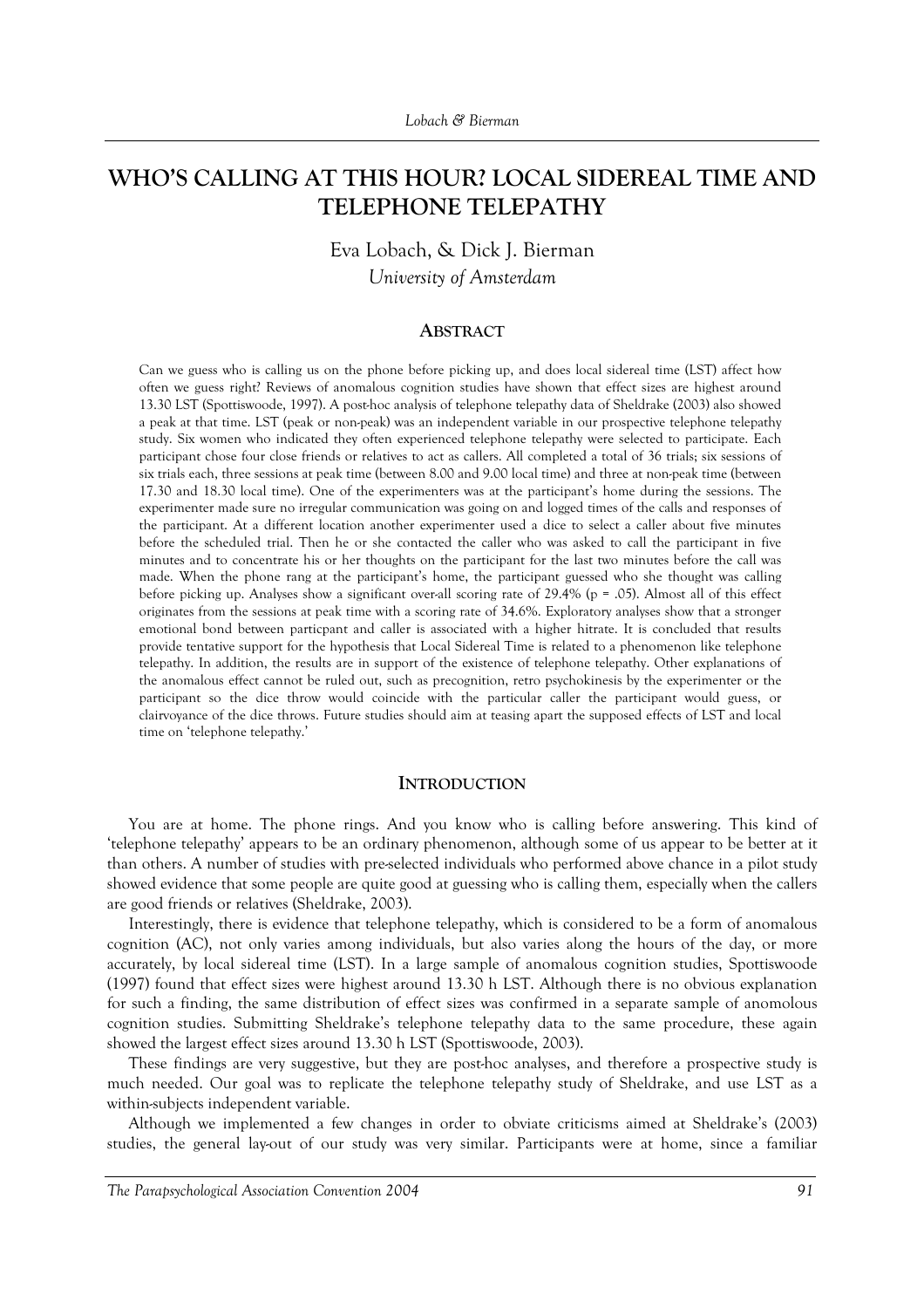environment is assumed to foster telepathic sensitivity, and would receive several phone calls on their landline phone (without number display), in a previously arranged period of time. The participant knew that the dice thrown by the experimenter at some different location would determine which one of four different callers would be calling. Before picking up, the participant would state clearly who it was.

Instead of audio- or videotaping the sessions as Sheldrake did, we chose to have one of the other experimenters visit the participant, in order to check if there were no other types of communication going on before the phone calls were being made so as to preclude any suspicions of hidden accomplices.

All participants took part in six sessions, three at peak LST (peak condition), around 13.30 h LST, and three at non-peak LST (non-peak condition) around 00.00 h LST. Participants were not informed of the LST hypothesis.

Although Spottiswoode's analyses showed that the lowest AC effect sizes occurred around 18.00 h LST, we chose 00.00 h LST as our non-peak time for a pragmatic reason. When this experiment was conducted (December 2003 / January 2004, Amsterdam, The Netherlands), peak LST was between 8.00 and 9.00 AM, and Spottiswoode's low at 18.00 LST would be around lunch time. We reasoned that it would be difficult to organize sessions at the participantsí homes around that time, and instead chose to conduct the non-peak sessions around 00.00 LST, which was between 6.30 and 7.30 PM local time. According to Spottiswoode's analyses, this would be a time of about average effect sizes.

# **METHOD**

## *Participants*

Participants were recruited through e-mails sent to friends and acquaintances of the experimenters. They had to meet four requirements: they had to be available at the scheduled times, live close enough to one of the experimenters, find four good friends or relatives to cooperate, and have experienced that they often guessed correctly who was calling them on the phone.

Six women, aged 16, 19, 20, 21, 21, and 54 were selected. They received  $\epsilon$ 40 for taking part in all six sessions. The callers, four for each participant, 24 in total, each received  $£15$ . Participants were at home during all sessions. Callers could be anywhere, as long as they could be reached by phone.

# *Materials*

*Local Sidereal Time.* Local sidereal times were calculated by means of on online scheduler, Local Sidereal Time – Monthly experiment scheduler for PSI research (Melssen, 2003).

*Number of sessions and trials.* Each participant took part in six sessions, three at peak and three at non-peak LST. Each session consisted of six trials, so there were about ten minutes in between the calls. Participants were each called 36 times, the total number of trials was 216.

*Emotional bond.* Before the start of the first session, the participants indicated their emotional bond with each of the four selected callers on a five point scale from 1, 'good emotional bond', to 5, 'very strong emotional bond'.

Logs. There were two logs, one was kept by the experimenter visiting the participant ('visiting experimenter'), and the other one was kept by the experimenter selecting the callers ('control experimenter'). Both logs bore the name of the participant and names of the callers, date, LST condition and session number.

The control experimenter wrote down the time at which each call was made to the selected caller, and who was selected to make the call. Any irregularities, such as when a caller couldn't be reached, were also logged.

The visiting experimenter wrote down the time the participant received the call, the response of the participant and whether it was a hit or a miss, according to the participant.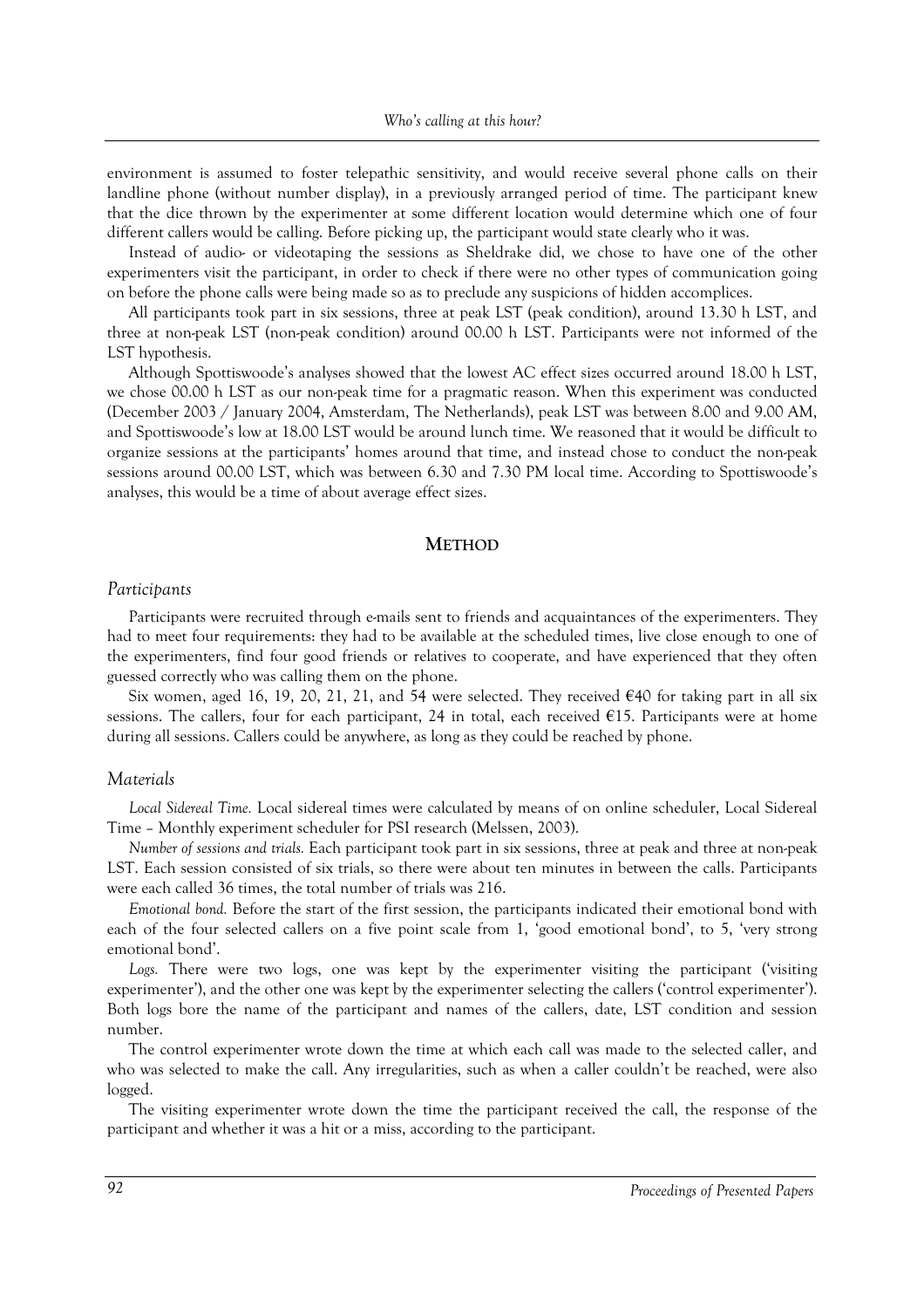*Randomization.* A number between one and four was pre-assigned to each caller. A dice thrown by the control experimenter determined which caller had to make a particular call. Five and six were disregarded.

#### *Procedure*

Just before the scheduled time, the visiting experimenter arrived at the participant's home and checked if everything was in order. He or she then retreated to a different room, within hearing distance of the participant, but out of sight, so as to disturb the home environment of the participant as little as possible.

The callers weren't at any specific location, but were asked to be available by phone at the scheduled times.

At the start of each session, the control experimenter contacted the four callers and the participant to tell them that the session had started and to check if everything was ready at the participant's home. If it turned out that not all callers were available at the start of the session, the procedure was still followed through.

Before each trial, the control experimenter threw a dice to select the caller for that trial. The caller was told to call the participant in five minutes, and to concentrate his or her thoughts on the participant for the last two minutes before making the call. If the caller's line was busy or if the caller didn't answer, the control experimenter contacted the caller again in three minutes and asked the caller to call the participant in two minutes. If the line was still busy or the caller was still unavailable, the experimenter would throw the dice again to select another caller.

When the phone rang at the participant's home, the participant said who she thought was calling, and the response was logged by the visiting experimenter. The participant then answered the phone and told the visiting experimenter whether she was right or wrong.

After six trials the control experimenter contacted the callers to tell them that the session was over, to thank them for their cooperation and to remind them of the next session.

## **RESULTS**

## *Session integrity*

Logs of the two experimenters were put together in one datafile. In two cases we found a discrepancy between the two logs. According to the logs, the participant's guess and the caller were the same, so it should have been a hit, but the visiting experimenter had logged it as a miss. These two trials were further considered as missing values.

The logs showed that in ten of the 36 sessions, one or more of the callers were partly or totally unavailable for various reasons. They could have missed the appointment entirely, or could have forgotten to turn there mobile on in time. In a number of cases, a caller was not available during part of a session, e.g., because she was taking a shower. It seemed unlikely, though not impossible, that the participant would know about the absence of one of the callers. The chances of guessing correctly if one is aware of the absence of a caller is 1/3 rather than the a priori hit probability of 1/4. Therefore we decided to analyse the data twice: once with all sessions included (Table 1), and once again with only the regular sessions (Table 2).

#### *Distribution and randomness*

To acquire an indication of the 'randomness' of the dice throws and the participants' guesses, we checked the frequency distributions for all trials and all consecutive pairs of trials.

The frequency distribution of dice throws and of the participantsí guesses did not differ from the expected 25% for each of the four options,  $\chi^2$  (3) = 3.53, p > .3 and  $\chi^2$  (3) = 4.51, p > .2 respectively.

As an indication of the randomness of the sequences, we looked at all pairs of consecutive dice throws and guesses. If the sequences are random, consecutive pairs of similar numbers (in this case 11, 22, 33, and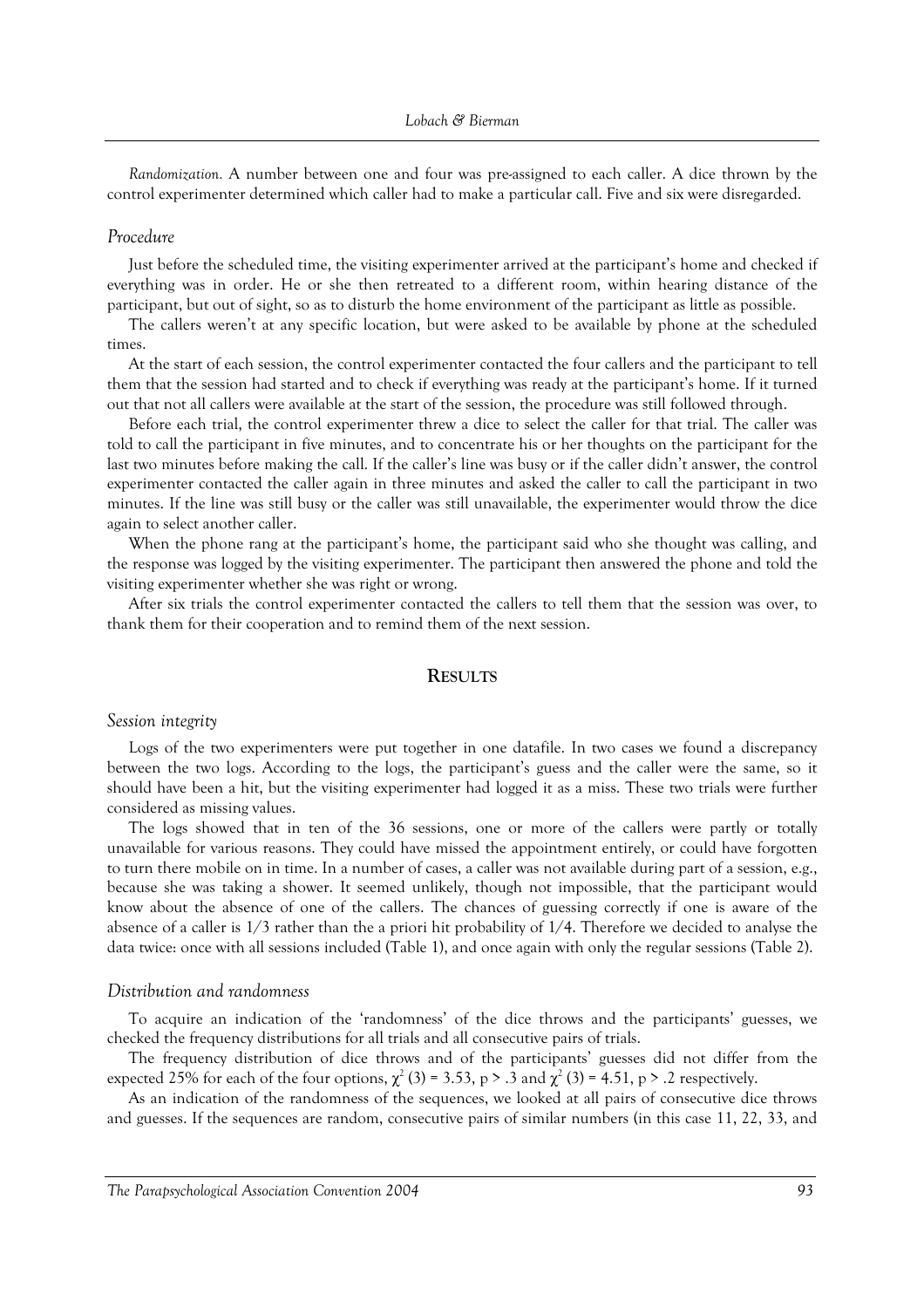44) are expected to make up 25% of the total of all consecutive pairs, while 75% of the pairs would be dissimilar.

For the dice, 35 (20%) of the 179 consecutive pairs contained similar numbers, less than expected according to chance. The difference with chance expectation was not statistically significant, however,  $\chi^2$  (1)  $= 2.83$ , p  $= .09$ .

For the guesses, 52 (29%) of the 179 consecutive pairs contained similar numbers, more than expected according to chance, but again the difference was not statistically significant,  $\chi^2$  (1) = 1.47, p = .23.

Although these tests cannot firmly establish whether the sequences are truly random, it should be noted that the deviations from chance expectation for dice throws and guesses are in opposite directions. This means that it is highly unlikely that peculiarities of the sequences per se could account for an above chance hitrate.

## *Over-all hitrates*

|                    |        | <b>PEAK</b> |                  |        | <b>NON-PEAK</b> |                  |        | <b>TOTAL</b> |                       |  |
|--------------------|--------|-------------|------------------|--------|-----------------|------------------|--------|--------------|-----------------------|--|
| <b>PARTICIPANT</b> | trials | hits        | $H_{\text{exp}}$ | trials | hits            | $H_{\text{exp}}$ | trials | hits         | $H_{\underline{exp}}$ |  |
|                    | 18     | 8           | 4.50             | 18     | 4               | 4.50             | 36     | 12           | 9.00                  |  |
|                    | 18     |             | 4.50             | 18     | 4               | 4.50             | 36     | Q            | 9.00                  |  |
|                    | 18     | O           | 4.50             | 18     |                 | 4.50             | 36     | 8            | 9.00                  |  |
|                    | 17     |             | 4.25             | 18     | O               | 4.50             | 35     | 10           | 8.75                  |  |
|                    | 18     | Q           | 4.50             | 17     | 4               | 4.25             | 35     | 13           | 8.75                  |  |
|                    | 18     |             | 4.50             | 18     |                 | 4.50             | 36     | 11           | 9.00                  |  |
| total              | 107    |             | ን6 75            | 107    |                 | 26.75            | 214    | 63           | 53.50                 |  |

Table 1: Number and expected number of hits at peak LST sessions, non-peak LST sessions and total

*Notes:* Total number of sessions was 36, 18 at peak and 18 at non-peak LST. Each participant took part in 6 sessions (3 at peak and 3 at non-peak LST), and received 6 calls per session. For two trials, one peak-trial for participant 4 and one non-peak trial for participant 5, the logs of the experimenters showed discrepancies. These trials are therefore registered as missing values. Hexp indicates the expected number of hits.

Pooling peak and non-peak conditions together, the over-all scoring rate is 29.4% with all sessions included (Table 1) and 32.7% for the subset of sessions that confirmed strictly to the protocol (Table 2). Testing individual scoring rates of the participants against expected scoring rates (25%), a paired-samples ttest shows that scoring rates are significantly above chance,  $t(5)=2.01$ ,  $p=0.05$  (one-tailed) when all sessions are included (Table 1), and also for the subset of the 26 regular sessions (Table 2),  $t(5)=5.48$ ,  $p<.005$  (onetailed).

Table 2: Number and expected number of hits at peak LST sessions, non-peak LST sessions and total for the 26 sessions where callers were available throughout

|                    | <b>PEAK</b> |      |           |        | <b>NON-PEAK</b> |                  | <b>TOTAL</b> |      |                  |
|--------------------|-------------|------|-----------|--------|-----------------|------------------|--------------|------|------------------|
| <b>PARTICIPANT</b> | trials      | hits | $H_{exp}$ | trials | hits            | $H_{\text{exp}}$ | trials       | hits | $H_{\text{exp}}$ |
|                    | 12          | O    | 3.00      | 18     |                 | 4.50             | 30           | 10   | 7.50             |
|                    | 18          |      | 4.50      | 12     |                 | 3.00             | 30           | Q    | 7.50             |
|                    | 12          |      | 3.00      | --     | --              | ۔                | 12           | 4    | 3.00             |
|                    | 12          |      | 3.00      | 18     | <sub>(</sub>    | 4.50             | 30           | Q    | 7.50             |
|                    | 18          | 9    | 4.50      | 12     |                 | 3.00             | 30           |      | 7.50             |
|                    | 18          |      | 4.50      | O      |                 | 1.50             | 24           | 8    | 6.00             |
| total              | 90          |      | 50        | 66     | q               | 50<br>$\sigma$   | 56           |      | 39.00            |

*Note: Results are based on 15 peak sessions and 11 non-peak sessions, a total of 26 sessions. See also the notes at Table 1.*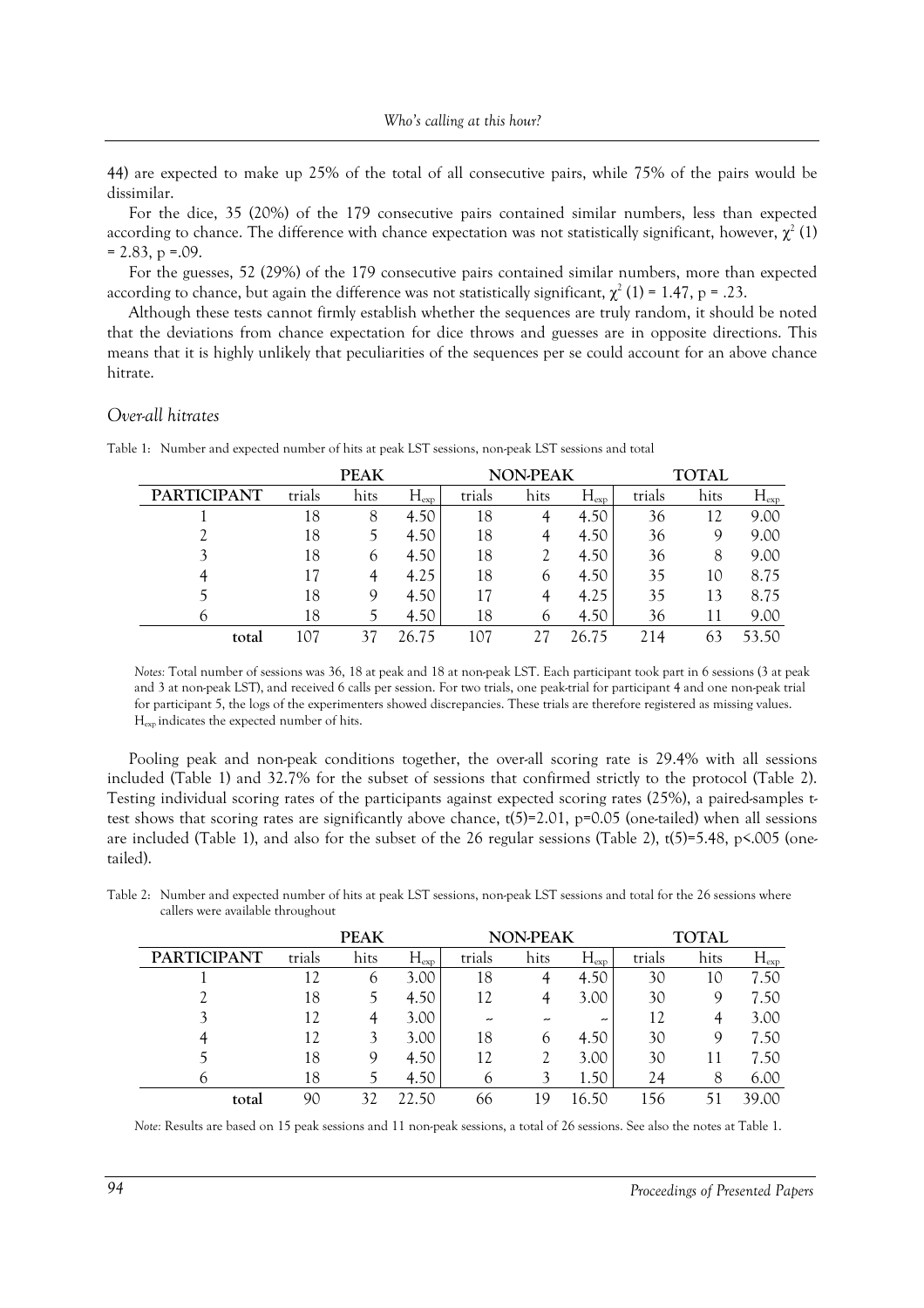#### *Telephone telepathy and LST*

As Table 1 shows, the scoring rate was higher than expected in the peak condition (34.6%), while it was around chance (25.2%) in the non-peak condition. To test the statistical significance of this 9.4% difference, we compared scoring rates in peak and non-peak condition for each participant. A paired-samples t-test showed that scoring rates were marginally significantly different between peak and non-peak condition,  $t(5)=1.60$ , p=.09 (one-tailed).

For the sessions in which all callers were available throughout (Table 2), the average scoring rate was 35.6% for the peak and 28.8% for the non-peak condition. This time, we could only compare five participants, because all non-peak sessions of one participant had to be dropped from analysis. The difference of 6.8% between peak and non-peak condition was not statistically significant.

#### *Emotional Bond and Hitrates*

The average emotional bond with the callers was  $M=3.71$  (sd=1.12), indicating that the participants had indeed a strong emotional bond with the callers. To explore the extent of response bias due to emotional bond, we calculated the correlation between emotional bond and the number of times a participant guessed a particular caller. This correlation was performed using all 214 trials, after normalizing the variables, and turned out to be not significantly different from zero, r=.20, *ns*.

To explore if emotional bond between participant and caller was related to success at guessing, we again first normalized the emotional bond ratings and scoring rates for each participant separately, including all 214 trials. The correlations between emotional bond and scoring rate ranged from  $-0.73$  to 1.00. Five of the six participants showed a positive correlation. Overall correlation between emotional bond and scoring rate was r=.41, p<.05. Controlling for response bias (the number of times the participant guessed a particular caller), the correlation between emotional bond and hitrate still reached about the same value, r=.39, p=.07.

# **DISCUSSION**

Results show weak support for the hypothesis that Local Sidereal Time affects an anomalous cognition phenomenon like telephone telepathy. Our sample was rather small, and the large number of sessions that showed irregularities further weakened the power of our statistical analyses. However, the results are still promising and replications are warranted.

Future studies should take into account that this single study could not separate the effects of local time and local *sidereal* time. It is possible that the tentative support for the LST hypothesis must be attributed to the fact that the LST peak sessions were all conducted early in the morning. Although we are not aware of any evidence that anomalous cognition effects are related to the time of day, it cannot be excluded. When the LST peak times are during the evening, however, it will always be summer at this location of the globe. Type of season is another factor that could potentially affect telephone telepathy. Replications in other continents are therefore especially helpful to gather more evidence concerning the effect of LST on anomalous cognition.

Results are more supportive of the existence of telephone telepathy. Overall, our participants guessed correctly more often than would have been expected according to chance. The evidence is not as impressive as the 45% results reported by Sheldrake (2003), however, which may have been due to his preselection of participants through a pilot study, while we employed a rather loose selection criterion by including only those participants who reported to have had experiences of telephone telepathy in the past.

The correlation between emotional bond and hitrate in our study showed that even in a relatively homogeneous group of friends and relatives, people still appear to be better at guessing those callers with whom they have the strongest emotional bond. This result is in line with Sheldrake's findings.

The effect size reported here is very close to the typical effect size found in Ganzfeld experiments. Thus the required number of trials from a power perspective (power=0.5) is between 200 and 250 to obtain a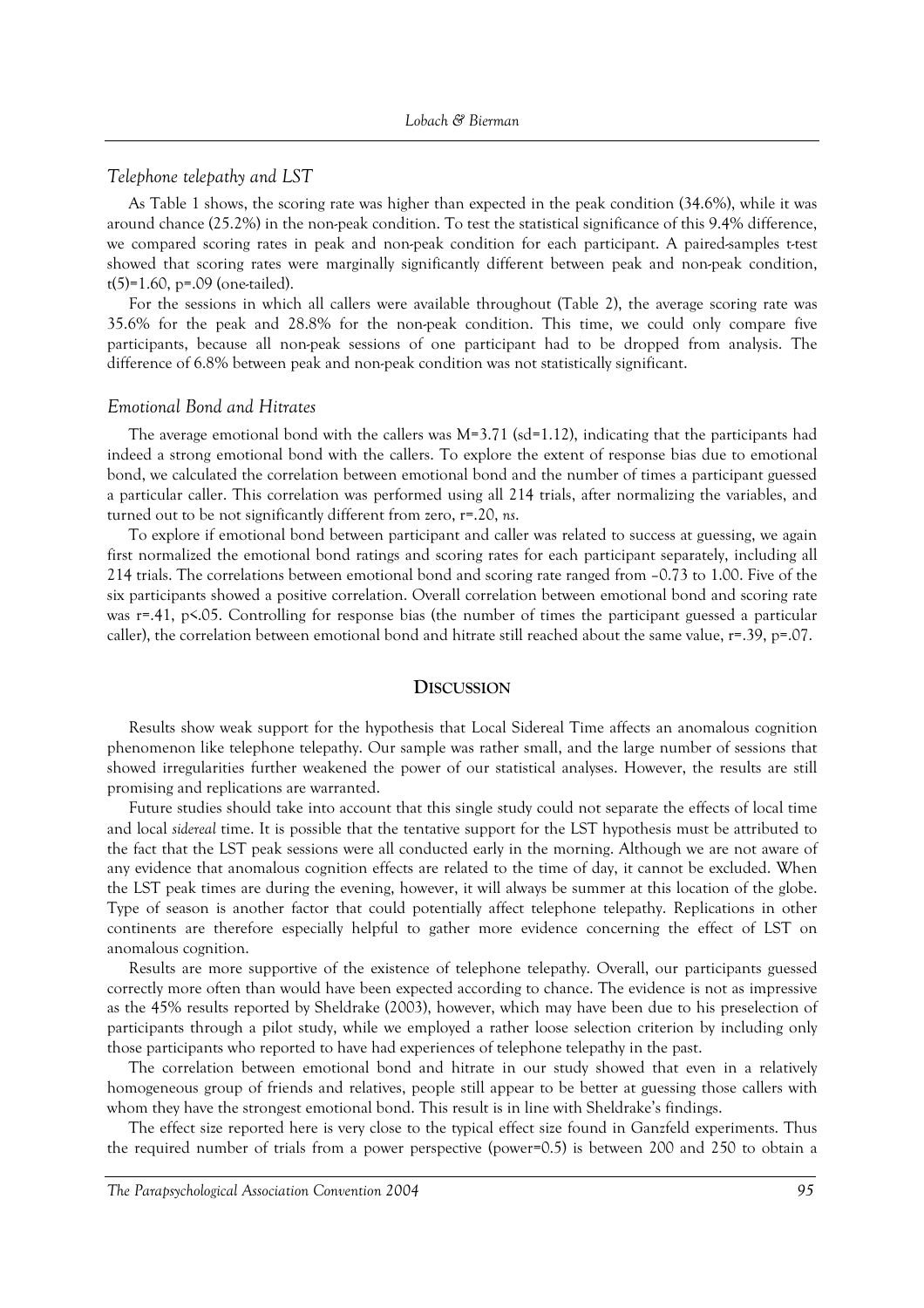result significant at the 5% level. However, there is a huge difference in time investment to obtain this result. We ran 12 trials per day while in Ganzfeld research it is typically 1.

Could the telephone telepathy in this experiment be explained by more 'ordinary' circumstances during the experiment?

There are some concerns.

Logs were kept by hand and experimenters could have made errors. In fact, we identified two errors (in a total of 214 trials), where the response of the participant and the name of the caller matched, but the log of the visiting experimenter nevertheless registered a miss. We treated these two instances as missing trials. Although there may have been one or two additional but undiscovered mistakes in registering the name of the caller or the actual response of the participant, it seems highly unlikely that a hit or a miss was logged inaccurately. There were only six trials in an hour, and both the participant and the experimenter were very keen on the outcome of every trial.

Could the callers have notified the participant before the call was made? This seems possible, using mobile phones in the buzz mode. A potential caller could have a code of 1, 2 or 3 buzzes before hanging up. The visiting experimenter was aware of this option, however. Furthermore, there was not much time left for the caller between being contacted by the control experimenter and making the actual call to the participant.

The participant could know some callers to be late, and this might produce subtle timing differences between callers. We had discussed the adoption of a random timing procedure, so the control experimenter would contact the callers at varying time intervals, instead of keeping to a ten-minute interval, as was the case now. However, we suspected that the timing of trials would be subject to some fluctuations anyway, e.g., when it would take the experimenter longer to throw a number under five, or when the caller was not directly available. Nevertheless, timing differences between callers might still provide an explanation of correct guesses at some trials, and future studies should consider a random timing procedure, in combination with a less cumbersome randomization procedure.

Lastly, there might have been a collusion between student experimenters and student subjects. Only replications with extra technical security measures might be able to make this type of explanations less acceptable.

It seems, nonetheless, that the results of this study provide further evidence for the existence of some anomalous effect, but should we call it 'telepathy'? In spite of using instructions for the caller to concentrate and think about the person to be called, instructions consistent with the telepathy model, some other options are possible.

First, there could be precognition at work. Precognition appears to be dependent on the time between the guess and the feedback and in this study, this time was short and hence could have produced good precognition results. Second, psi could have entered at the experimenter randomization level. That is, the dice throwing was such that it correlated with what the participant would say anyway. This could be seen as retro psychokinesis by the experimenter or the participant. And finally, it could be clairvoyance: The participant could be 'tuned' to the dice being thrown by the experimenter and know who was selected for the call as soon as 'the die was cast.' Considering this option, we inspected the trials in which the dice indicated a particular caller who later turned out to be unavailable. This happened at eight trials. In five of these eight trials, the participant guessed the name of the caller who should have called if he had been available (exact binomial p=.03). Of course, instead of clairvoyance, the 'missed hits' could also indicate telepathy with the control experimenter. Note that the finding that participants still mentioned the names of callers who turned out to be unavailable, counters the suggestion that ëpsií effects could have resulted because the participant was somehow informed of the absence of one of the callers.

In light of the generally unsuccessful replications of psi research at the university of Amsterdam the current results should be considered as a recommendation for further exploration of the telephone telepathy paradigm.